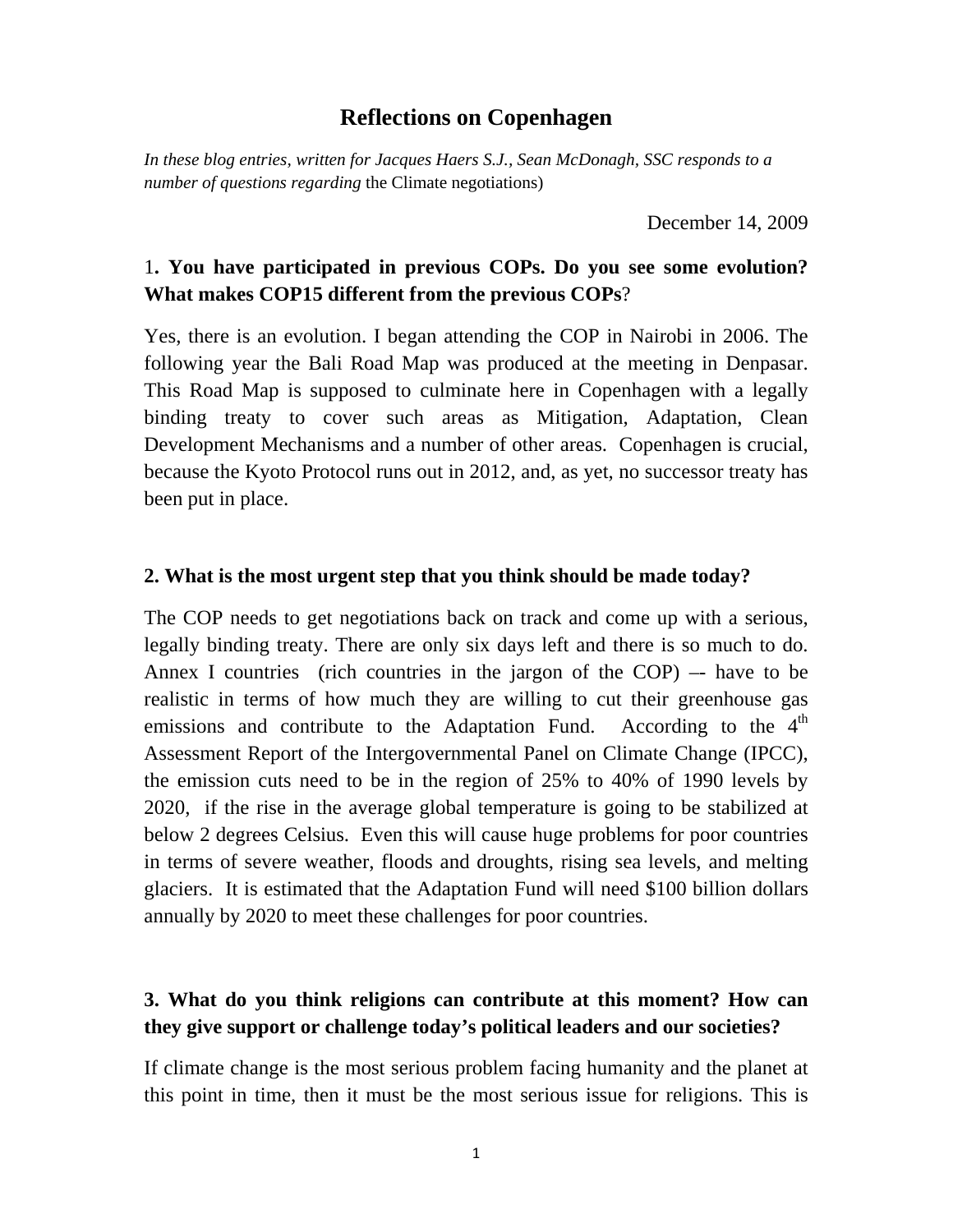particularly true for Christianity – an incarnate religion. The message of Jesus is for the Life of the World. In John 10:10 Jesus says, "I have come that they may have life and have it to the full." You cannot have life to the full on an impoverished planet, shorn of one third of its species, all happening in a period of less than one hundred years.

Religions need to understand the magnitude and urgency of climate change. That means taking good, independent science on board. Then religions need to discern how they present God's creation in their teaching and clarify the place of humans within creation. In Catholicism we have an ambivalence attitude towards creation. In the pre-Vatican II Prayer after Communion for the Sundays of Advent we prayed: God to teach us to despise the things of Earth and love the things of Heaven. This is a long way from the vision of the Book of Proverbs where God is seen playing with and rejoicing with all Creation.

When we get our 'God-talk' right, we need to look at our ethical teaching. Once again, in the Catholic tradition, ethics has been God-centred and human-centred. In 40 years of hearing Confessions, I have never heard anyone confess that they did something to mar the beauty of the planet or destroyed any aspect of its fruitfulness. Yet, the imprint of sin is so prevalent in the world around us, when we survey the damage which climate change is causing, not just to humans but to other species as well. We now need to include creation in our ethical framework.

The heart of every religion is celebration. We need to include creation in our liturgies – thanking God for its beauty and fruitfulness; confessing our arrogance towards other creatures, how our lifestyle wounds and destroys creation, imploring God to give us the courage to seek new, sustainable relationships with the planet. The Catholic Church should include a Season of Creation in its liturgical calendar. The Season of Creation runs for the four or five Sundays in September before the Feast of St. Francis of Assisi. Each Sunday focuses on a different theme – Rivers, Oceans, Mountains. Naturally, local environments would be celebrated. There is a website where relevant texts and songs can be accessed.

Finally, all religions promote relevant ascetical practices to help believers live in an authentic way. We are encouraged to fast and do penance. Often, in the past, the link between a particular ascetical act and the motivation for its performance was not always clear. It is today. For example, scientists tell us that if all of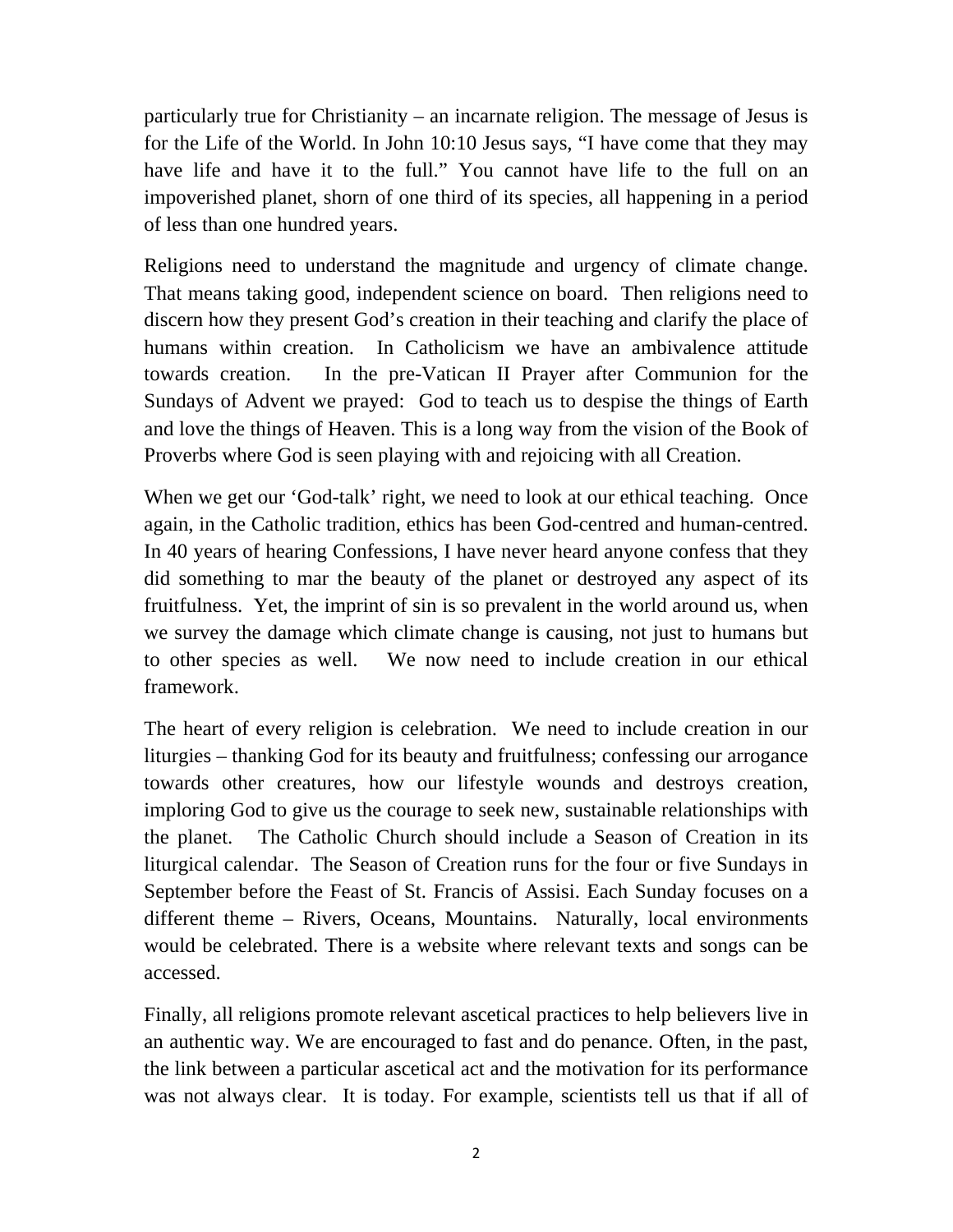humanity ate meat like people did, traditionally, in Asia, then the Earth could support a population of 7 or 8 billion. If, however, everyone on the planet ate meat like North Americans or Europeans, then the Earth will only be able to support about 1.5 billion. Faced with this reality, local Churches, or even the Universal Church, might wish to introduce a number of meat-free days each week. The same might be said for the way we use water or fossil fuel. The underlying urge of modern economics is to promote consumerism as much as possible. This is what leads to economic growth – which is a Holy Grail for many politicians and economists. However, it is this spiraling consumerism which is destroying the planet. Religions need to challenge this and promote lifestyles where people are happy with ENOUGH.

## **4. The facts we are confronted with are very threatening. How does one speak about hope in such context?**

.

Hear again religions have much to offer. I was the chair of the Board of Greenpeace Ireland when I returned to Ireland in the mid-1990s. What people want from Church people is that they, first and foremost, be truth-tellers. In other words we do not minimize the challenges and dangers. To date, Catholic Social Teaching, which has been admirable in many area of human life, such as a just wage and respect for others, has been poor on our relationship with God's Earth. This is very clear in the *Compendium on the Social Teachings of the Church*. The chapter on the Environment is very poor both in terms of theology and understanding of ecological issues. Though published in 2004, there is only one paragraph on Climate Change and one paragraph on the destruction of Biodiversity. For a Church which claims to be Pro-Life and which has access to researchers in hundreds of Universities, this is simply irresponsible at this crucial period in the Earth's history.

One of the great needs for those who are working for change in the area of social justice or the environment is hope. In the Christian tradition, hope is a gift of the Holy Spirit, but it is also a task for Christians to respond to the promptings of the Holy Spirit today to literally, Renew the Face of the Earth.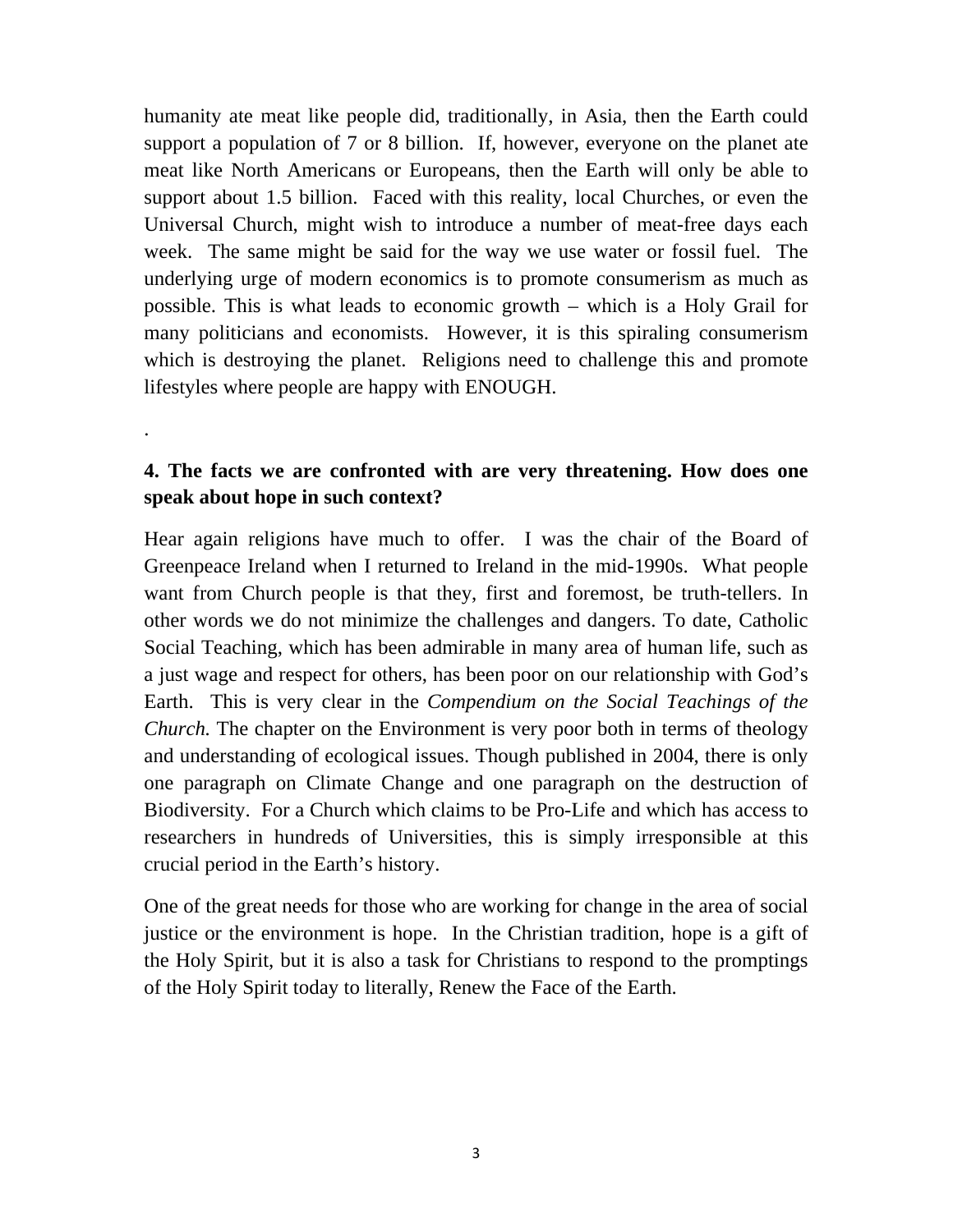# 5. **How far can we trust science and technology to resolve the climate change crisis? Should we take into account the limits of science and technology?**

We need good, accurate and independent science. This is more and more difficult to access, as in recent decades Corporations have colonized the Science Departments of many of our Universities, especially in the areas of the biological sciences and Chemistry. They now decide what is taught in biology, chemistry, and even geology. While science is important – if one takes seriously that we live in a finite world, then we cannot continue to have exponential levels of economic growth. Science will not save us. We need to live in a more sustainable way, which ultimately spring from our moral and religious values. Pope John Paul II was very clear on this in a document published on January 1<sup>st</sup> 1990, entitled, *Peace with God the Creator, Peace with All Creation.* 

It is important to remember that technological solutions, which appear almost miraculous at one period, often have a sting in their tail. The best example is, of course, Chlorofluorocarbons (CFCs) which were discovered in the early part of the  $20<sup>th</sup>$  century and were considered a great break-through in the field of refrigeration. They were stable, non-inflammable and non-toxic chemicals. Five decades later, scientists in the Antarctic realized that they were responsible for destroying the Ozone Layer of the atmosphere.

## 6**. Would you link in their depth the climate change crisis and the recent financial and economic crisis?**

There are links, but there are profound differences. The links revolve around theories which see no limits to creating money for a few, and exploiting natural resources. In the financial world, bankers thought that they had discovered some magic, mathematical formulae which would minimize, or eliminate risks, and create enormous wealth *ex nihilo.* They were profoundly wrong. Capitalism in its various manifestations, discounts the natural world altogether in its calculations. In doing so, it has promoted plunder of the natural world, and a cavalier attitude toward dealing with the waste produced by our industrial societies. Both are externalities which do not have to be accounted for and, after all, the market will take care of everything. It hasn't, and it will not. What you get is impoverishment of the majority of people, especially in the Majority world and destruction of the earth.